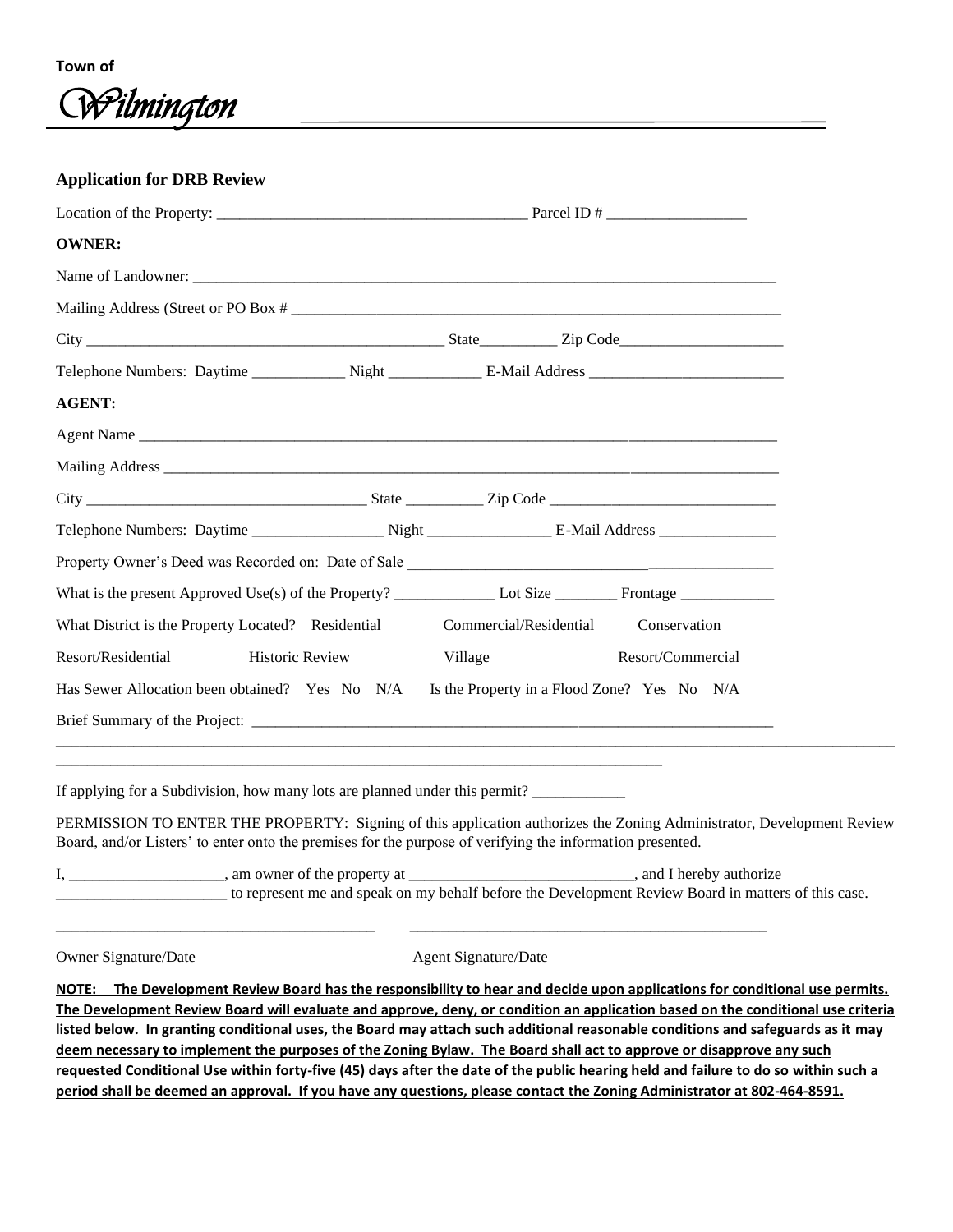## **To assist the DRB in understanding your proposal, it is recommended that you submit a summary describing the existing and proposed uses on your property. You may use the form below or submit a separate summary sheet.**

 $\_$  ,  $\_$  ,  $\_$  ,  $\_$  ,  $\_$  ,  $\_$  ,  $\_$  ,  $\_$  ,  $\_$  ,  $\_$  ,  $\_$  ,  $\_$  ,  $\_$  ,  $\_$  ,  $\_$  ,  $\_$  ,  $\_$  ,  $\_$  ,  $\_$  ,  $\_$  ,  $\_$  ,  $\_$  ,  $\_$  ,  $\_$  ,  $\_$  ,  $\_$  ,  $\_$  ,  $\_$  ,  $\_$  ,  $\_$  ,  $\_$  ,  $\_$  ,  $\_$  ,  $\_$  ,  $\_$  ,  $\_$  ,  $\_$  ,

 $\_$  ,  $\_$  ,  $\_$  ,  $\_$  ,  $\_$  ,  $\_$  ,  $\_$  ,  $\_$  ,  $\_$  ,  $\_$  ,  $\_$  ,  $\_$  ,  $\_$  ,  $\_$  ,  $\_$  ,  $\_$  ,  $\_$  ,  $\_$  ,  $\_$  ,  $\_$  ,  $\_$  ,  $\_$  ,  $\_$  ,  $\_$  ,  $\_$  ,  $\_$  ,  $\_$  ,  $\_$  ,  $\_$  ,  $\_$  ,  $\_$  ,  $\_$  ,  $\_$  ,  $\_$  ,  $\_$  ,  $\_$  ,  $\_$  ,

\_\_\_\_\_\_\_\_\_\_\_\_\_\_\_\_\_\_\_\_\_\_\_\_\_\_\_\_\_\_\_\_\_\_\_\_\_\_\_\_\_\_\_\_\_\_\_\_\_\_\_\_\_\_\_\_\_\_\_\_\_\_\_\_\_\_\_\_\_\_\_\_\_\_\_\_\_\_\_\_\_\_\_\_\_\_\_\_\_\_\_\_\_

 $\_$  ,  $\_$  ,  $\_$  ,  $\_$  ,  $\_$  ,  $\_$  ,  $\_$  ,  $\_$  ,  $\_$  ,  $\_$  ,  $\_$  ,  $\_$  ,  $\_$  ,  $\_$  ,  $\_$  ,  $\_$  ,  $\_$  ,  $\_$  ,  $\_$  ,  $\_$  ,  $\_$  ,  $\_$  ,  $\_$  ,  $\_$  ,  $\_$  ,  $\_$  ,  $\_$  ,  $\_$  ,  $\_$  ,  $\_$  ,  $\_$  ,  $\_$  ,  $\_$  ,  $\_$  ,  $\_$  ,  $\_$  ,  $\_$  ,

**Describe the Existing Use(s):** 

# Describe the Proposed Use(s):

**Describe the Subdivision, if applicable, including the number of lots, frontage, lot size:** \_\_\_\_\_\_\_\_\_\_\_\_\_\_\_\_\_\_\_\_\_\_\_

#### **Please include information on:**

New Construction

Existing and proposed setbacks:

**Information you believe will be helpful to the Board specific to the Criteria for granting a Waiver. Please use a separate sheet of paper if you need more space.**

\_\_\_\_\_\_\_\_\_\_\_\_\_\_\_\_\_\_\_\_\_\_\_\_\_\_\_\_\_\_\_\_\_\_\_\_\_\_\_\_\_\_\_\_\_\_\_\_\_\_\_\_\_\_\_\_\_\_\_\_\_\_\_\_\_\_\_\_\_\_\_\_\_\_\_\_\_\_\_\_\_\_\_\_\_\_\_\_\_\_\_\_\_\_\_\_\_\_\_\_\_\_\_\_\_\_\_\_

\_\_\_\_\_\_\_\_\_\_\_\_\_\_\_\_\_\_\_\_\_\_\_\_\_\_\_\_\_\_\_\_\_\_\_\_\_\_\_\_\_\_\_\_\_\_\_\_\_\_\_\_\_\_\_\_\_\_\_\_\_\_\_\_\_\_\_\_\_\_\_\_\_\_\_\_\_\_\_\_\_\_\_\_\_\_\_\_\_\_\_\_\_\_\_\_\_\_\_\_\_\_\_\_\_\_\_\_

#### **Historic Review District**

#### **The following information may be required for proposals in the Historic District:**

\_\_\_\_\_\_\_\_\_\_\_\_\_\_\_\_\_\_\_\_\_\_\_\_\_\_\_\_\_\_\_\_\_\_\_\_\_\_\_\_\_\_\_\_\_\_\_\_\_\_\_\_\_\_\_\_\_\_\_\_\_\_\_

- **Existing Conditions** 
	- Photographs of existing building(s) including structural features and materials
	- **Proposed Changes** 
		- Site Plan
- 1. Layout Plan
- 2. Grading and Drainage Plan
- 3. Utilities Plan
- 4. Planting or Landscaping Plan
- Building Plans
	- 1. Floor Plans
	- 2. Exterior Elevations
	- 3. Details
- Material samples, including structural features and such, other information as is relevant and necessary for proper consideration of the application and is requestion thereon.
- **Map specifying lot within Historic Review District (attached to this application)**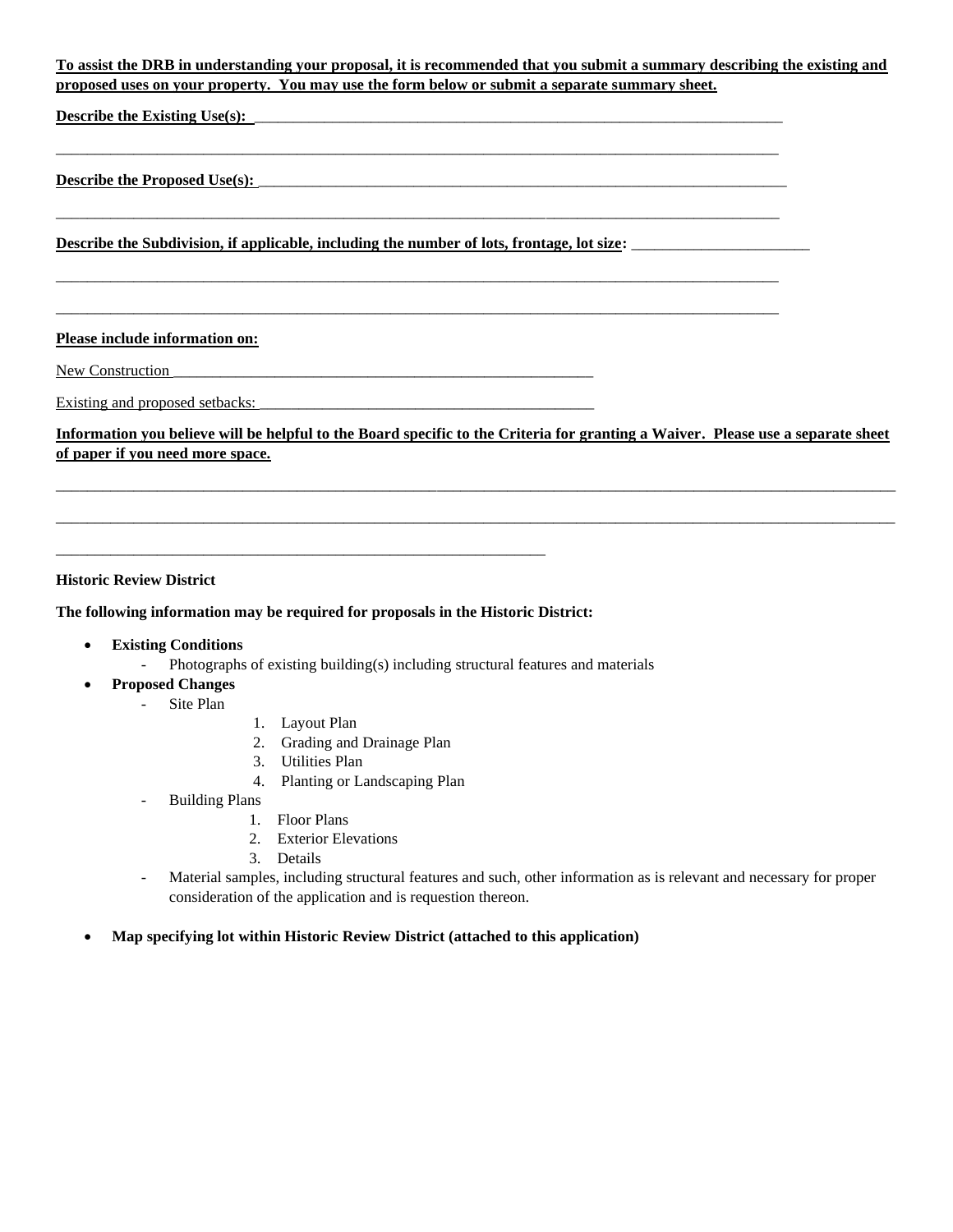**CRITERIA FOR DEVELOPMENT WITHIN THE HISTORIC REVIEW DISTRICT:** The Development Review Board shall make findings on the Historic Review Area standards listed below. The Board will evaluate how the proposed development will conform to the requirements of the Wilmington Zoning Ordinance and the following criteria (see Historic Review District Regulation for complete listings):

- **Site Criteria** 
	- o Spatial Relationship
	- o Visual Appearance
- **Building Criteria** 
	- o Form Relationships
	- o Visual Appearance

## **A list of abutters must accompany this application for it to be considered complete.**

This information must be submitted with a plot plan, a floor plan where applicable, as well as an application fee. Other forms may be required. Your plot plan must contain all the information listed on the next page. After initial review, you will be provided with any other application materials that are required and with information on procedures and additional fees. **INCOMPLETE APPLICATIONS WILL NOT BE CONSIDERED.** If you have any questions, please contact the Zoning Administrator at 802-464- 8591. RETURN APPLICATION TO: Zoning Administrator, PO Box 217, Wilmington, VT 05363.

| FOR USE BY THE ZONING ADMINISTRATOR |  |  |
|-------------------------------------|--|--|
|                                     |  |  |
|                                     |  |  |
|                                     |  |  |
|                                     |  |  |

Fee Schedule Owner Name \_\_\_\_\_\_\_\_\_\_\_\_\_\_\_\_\_\_\_\_\_\_\_\_

Fees must be included with the Application. Please make checks payable to the Town of Wilmington. Application fees are nonrefundable. The fees below are the most used; they do not include all fees. Please refer to the full fee schedule.

| Base Application Fee $(\$50.00 + \$18$ filing fee) |       | \$68.00 |
|----------------------------------------------------|-------|---------|
| Other Fees                                         |       |         |
| DRB Hearing Fee $(\$75.00 + \$18.00$ filing fee)   |       |         |
|                                                    | Total |         |